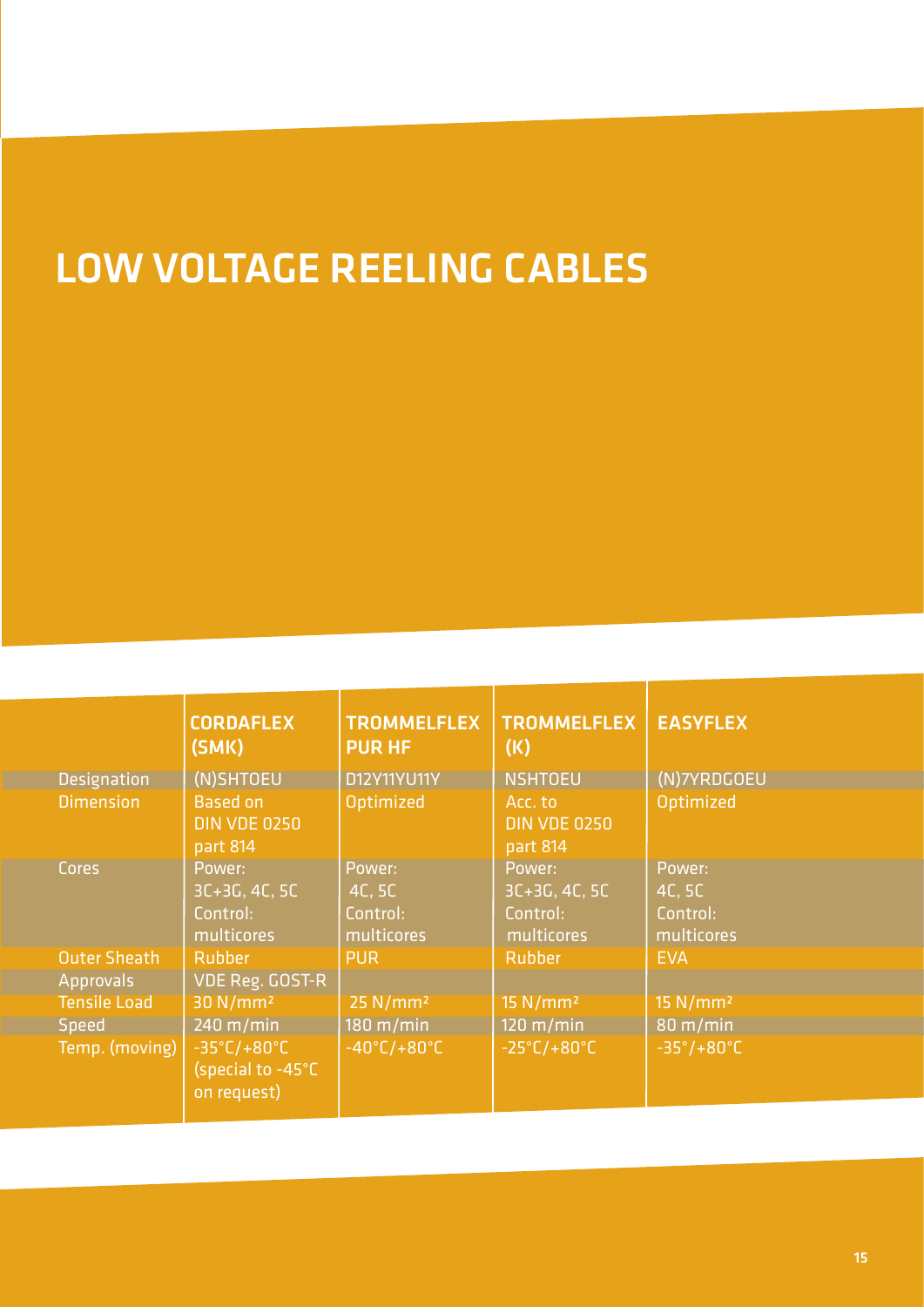## CORDAFLEX(SMK) (N)SHTOEU: low voltage reeling cables **CORDAFLEX(SMK) (N)SHTOEU**

Low voltage reeling cable



#### Application

**Prysmian**<br>Group

Flexible low voltage reeling cable for application under high and very high mechanical stresses.

| Global data<br>Brand<br>Type designation<br>Standard<br>Certifications / Approvals                                                                                                                                                                    | CORDAFLEX(SMK)<br>(N)SHTOEU-J/-O<br>Based on DIN VDE 0250-814<br>VDE Reg. Nr. 7519; GOST-R                                                                                                                                                                                                                                                                                                                                                                                                                                                         |
|-------------------------------------------------------------------------------------------------------------------------------------------------------------------------------------------------------------------------------------------------------|----------------------------------------------------------------------------------------------------------------------------------------------------------------------------------------------------------------------------------------------------------------------------------------------------------------------------------------------------------------------------------------------------------------------------------------------------------------------------------------------------------------------------------------------------|
| Design features<br>Conductor<br>Insulation                                                                                                                                                                                                            | Electrolytic copper tinned, very finely stranded class FS<br>PROTOLON MS<br>Special compound based on high-quality EPR (min. 3GI3); improved mechanical and electrical<br>characteristics.                                                                                                                                                                                                                                                                                                                                                         |
| Core identification<br>Individual screen                                                                                                                                                                                                              | Best identification as a result of light colored insulation with numbers printed in black for power<br>and control cables, earth conductor green-yellow colored.<br>Braid screen made of tinned copper wires. Transfer impedance optimized at 30 MHz.<br>Surface covered: at least 60 % for shielded cores; at least 80 % for twisted and shielded pairs.                                                                                                                                                                                          |
| Core arrangement<br>Sheath system                                                                                                                                                                                                                     | Laid-up in a maximum of 3 layers<br>- PROTOFIRM Special - Inner sheath:<br>High grade special compound based on PCP, color: yellow;<br>- Anti-torsion braid:<br>Reinforced braid made of polyester threads, in a vulcanized bond between the sheaths, resulting<br>in a high strength of the sheath system;<br>- PROTOFIRM Special - Outer sheath:<br>A sheath system with a unique combination of flexibility and robustness has been achieved<br>through the use of this structure. Abrasion and tear resistant special rubber compound based on |
| Marking                                                                                                                                                                                                                                               | PCP, color: yellow.<br>CORDAFLEX (SMK) (N)SHTOEU -J/-O (number of cores) x (cross section)+VDE Reg.-Nr.                                                                                                                                                                                                                                                                                                                                                                                                                                            |
| Electrical parameters<br>Rated voltage<br>Max. permissible operating voltage AC<br>Max. permissible operating voltage DC<br>AC Test Voltage<br>Data transmission<br>Current Carrying Capacity description<br>Chemical parameters<br>Resistance to oil | 0.6/1 kV (600/1000V)<br>$0.7/1.2$ kV<br>$0.9/1.8$ kV<br>3.5 kV (5 Min.)<br>With special elements: ASI-Bus, Profibus, CAN-Bus, Industrial Ethernet.<br>Alternatively: Fibre optics for transmitting all bus protocols.<br>Acc. to DIN VDE 0298-4<br>Acc. to DIN EN 60811-404; DIN VDE 0473-811-404, paragraph 10                                                                                                                                                                                                                                    |
| Weather resistance<br>Water resistance                                                                                                                                                                                                                | Unrestricted use outdoors and indoors, resistant to ozone, UV and moisture.<br>Given and verified in long-term tests                                                                                                                                                                                                                                                                                                                                                                                                                               |
| Thermal parameters<br>Max. permissible temperature at conductor<br>Max. short circuit temperature of the conductor 250 °C<br>Ambient temperature for fixed installation<br>Ambient temperature in fully flexible operation                            | 90 °C<br>min -50 °C ; max +80 °C<br>min -35 °C ; max +80 °C                                                                                                                                                                                                                                                                                                                                                                                                                                                                                        |
| Mechanical parameters<br>Max. tensile load on the conductor<br><b>Torsional stress</b><br>Min. bending radius<br>Min. distance with S-type directional changes<br>Travel speed<br><b>Additional tests</b>                                             | 30 N/mm <sup>2</sup><br>± 50 °/m<br>Acc. to DIN VDE 0298 part 3<br>20 X D<br>- Gantry (reeling operation): no restriction. It is recommended to consult the manufacturer for<br>speeds beyond 240m/min;<br>- Trolley (festoon operation): up to 240 m/min.<br>Reversed bending test, roller bending test, torsional stress test.                                                                                                                                                                                                                   |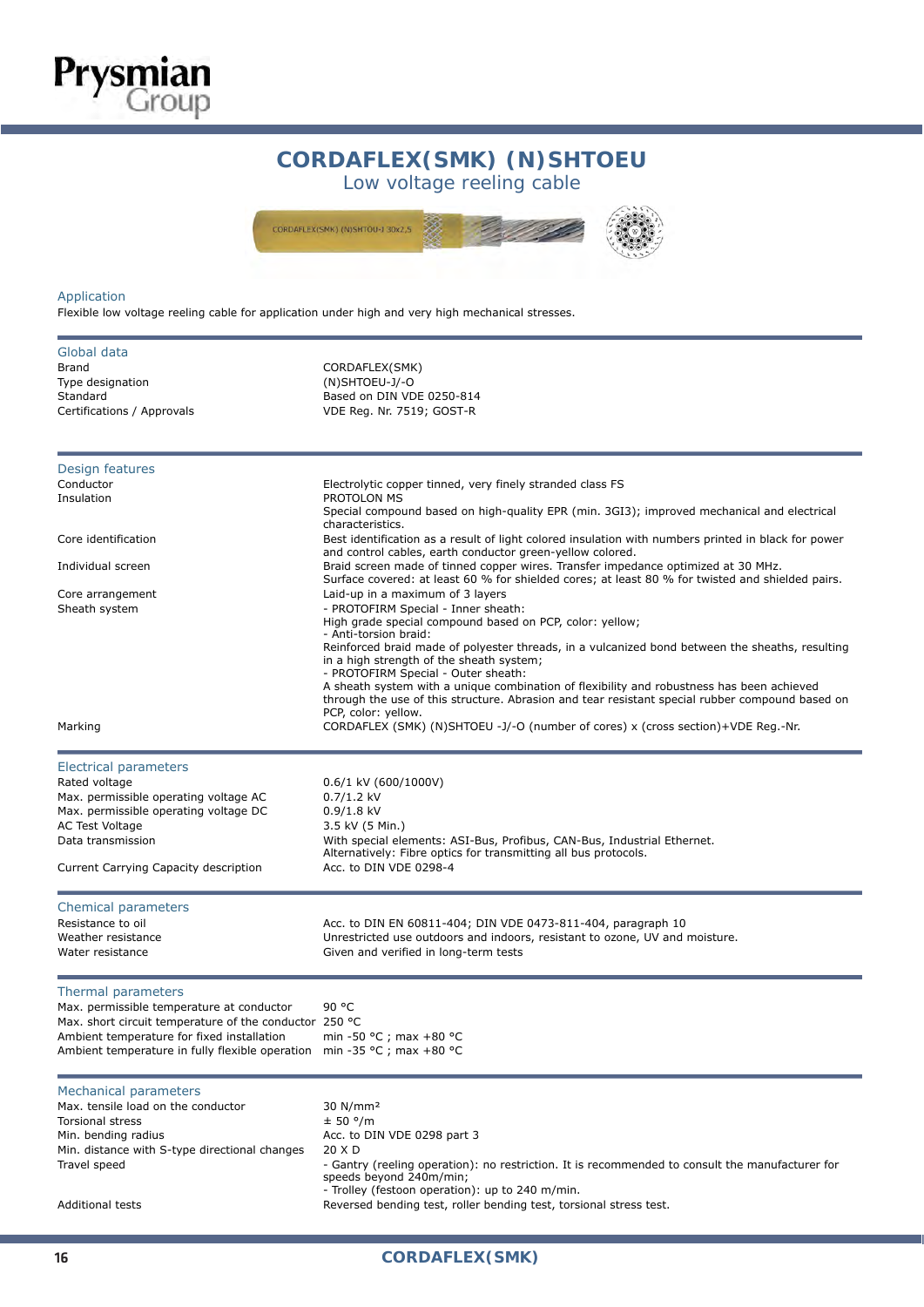

| Number of cores x<br>cross section                                                   | Part<br>number       | MLFB<br>Number     | Conduc-<br>tor<br>diameter<br>max.<br>mm | Outer<br>diameter<br>min.<br>mm | Outer<br>diameter<br>max.<br>mm | Bending<br>radius<br>free<br>moving<br>min.<br>mm | Weight<br>(ca.)<br>kg/km | Permis-<br>sible<br>tensile<br>force max.<br>N | Con-<br>ductor<br>resis-<br>tance<br>at 20°C<br>max.<br>$\Omega$ /km | Current<br>carrying<br>capacity<br>(1)<br>А | Short<br>Circuit<br>Current<br>(conduc-<br>tor)<br>kA |
|--------------------------------------------------------------------------------------|----------------------|--------------------|------------------------------------------|---------------------------------|---------------------------------|---------------------------------------------------|--------------------------|------------------------------------------------|----------------------------------------------------------------------|---------------------------------------------|-------------------------------------------------------|
| (N)SHTOEU-J<br>power cables, 3-<br>core design, earth<br>conductor split in<br>three |                      |                    |                                          |                                 |                                 |                                                   |                          |                                                |                                                                      |                                             |                                                       |
| 3x35+3x16/3                                                                          | 20004037             | 5DH3121            | 8.4                                      | 28.7                            | 31.7                            | 159                                               | 1990                     | 3150                                           | 0.57                                                                 | 162                                         | 5.01                                                  |
| $3x50+3x25/3$                                                                        | 20004038             | 5DH3122            | 10.3                                     | 34.4                            | 37.4                            | 187                                               | 2810                     | 4500                                           | 0.39                                                                 | 202                                         | 7.15                                                  |
| 3x70+3x35/3                                                                          | 20004039             | 5DH3123            | 12                                       | 39.7                            | 42.7                            | 214                                               | 3860                     | 6300                                           | 0.28                                                                 | 250                                         | 10.01                                                 |
| 3x95+3x50/3                                                                          | 20004040             | 5DH3124            | 14                                       | 44.3                            | 47.3                            | 237                                               | 4950                     | 8550                                           | 0.21                                                                 | 301                                         | 13.59                                                 |
| 3x120+3x70/3                                                                         | 20004041             | 5DH3125            | 15.8                                     | 51                              | 55                              | 275                                               | 6440                     | 10800                                          | 0.16                                                                 | 352                                         | 17.16                                                 |
| 3x150+3x70/3                                                                         | 20004042             | 5DH3126            | 17.5                                     | 53.9                            | 57.9                            | 290                                               | 7500                     | 13500                                          | 0.13                                                                 | 404                                         | 21.45                                                 |
| 3x185+3x95/3                                                                         | 20004043             | 5DH3127            | 19.4                                     | 58.9                            | 62.9                            | 315                                               | 8990                     | 16650                                          | 0.11                                                                 | 461                                         | 26.46                                                 |
| 3x240+3x120/3                                                                        | 20004044             | 5DH3128            | 22.5                                     | 67.4                            | 71.4                            | 357                                               | 11940                    | 21600                                          | 0.08                                                                 | 540                                         | 34.32                                                 |
| 3x300+3x150/3                                                                        | 20051390             | 5DH3119            | 25.2                                     | 75.6                            | 79.6                            | 398                                               | 14740                    | 27000                                          | 0.07                                                                 | 620                                         | 42.9                                                  |
| (N)SHTOEU-J<br>power cables, 4-<br>core design                                       |                      |                    |                                          |                                 |                                 |                                                   |                          |                                                |                                                                      |                                             |                                                       |
| 4x4                                                                                  | 20004047             | 5DH3132            | 3                                        | 16                              | 18                              | 90                                                | 450                      | 480                                            | 5.09                                                                 | 41                                          | 0.57                                                  |
| 4x6                                                                                  | 20004048             | 5DH3133            | 3.6                                      | 17.4                            | 19.4                            | 97                                                | 600                      | 720                                            | 3.39                                                                 | 53                                          | 0.86                                                  |
| 4x10                                                                                 | 20004049             | 5DH3134            | 4.6                                      | 21.6                            | 23.6                            | 118                                               | 900                      | 1200                                           | 1.95                                                                 | 74                                          | 1.43                                                  |
| 4x16                                                                                 | 20004050             | 5DH3135            | 5.6                                      | 23.7                            | 26.7                            | 134                                               | 1240                     | 1920                                           | 1.24                                                                 | 99                                          | 2.29                                                  |
| 4x25                                                                                 | 20004051             | 5DH3136            | 7.3                                      | 28.5                            | 31.5                            | 158                                               | 1850                     | 3000                                           | 0.8                                                                  | 131                                         | 3.58                                                  |
| (N)SHTOEU-J<br>power cables, 5-<br>core design                                       |                      |                    |                                          |                                 |                                 |                                                   |                          |                                                |                                                                      |                                             |                                                       |
| 5x4                                                                                  | 20014479             | 5DH3151            | 3                                        | 17.4                            | 19.4                            | 97                                                | 550                      | 600                                            | 5.09                                                                 | 41                                          | 0.57                                                  |
| 5x6                                                                                  | 20004056             | 5DH3152            | 3.6                                      | 19                              | 21                              | 105                                               | 690                      | 900                                            | 3.39                                                                 | 53                                          | 0.86                                                  |
| 5x10                                                                                 | 20004057             | 5DH3153            | 4.6                                      | 23.4                            | 25.4                            | 127                                               | 1070                     | 1500                                           | 1.95                                                                 | 74                                          | 1.43                                                  |
| 5x16                                                                                 | 20004058             | 5DH3154            | 5.6                                      | 26.1                            | 29.1                            | 146                                               | 1500                     | 2400                                           | 1.24                                                                 | 99                                          | 2.29                                                  |
| 5x25                                                                                 | 20004059             | 5DH3155            | 7.3                                      | 33.7                            | 36.7                            | 184                                               | 2340                     | 3750                                           | 0.8                                                                  | 131                                         | 3.58                                                  |
| (N)SHTOEU-J<br>control cables                                                        |                      |                    |                                          |                                 |                                 |                                                   |                          |                                                |                                                                      |                                             |                                                       |
| 3x1,5                                                                                | 20007588             | 5DH3129            | 1.6                                      | 11.7                            | 13.3                            | 67                                                | 210                      | 130                                            | 13.7                                                                 | 23                                          | 0.21                                                  |
| 4x1,5                                                                                | 20004045             | 5DH3130            | 1.6                                      | 12.2                            | 13.8                            | 69                                                | 240                      | 180                                            | 13.7                                                                 | 23                                          | 0.21                                                  |
| 5x1,5                                                                                | 20004052             | 5DH3140            | 1.6                                      | 13                              | 14.6                            | 73                                                | 280                      | 220                                            | 13.7                                                                 | 23                                          | 0.21                                                  |
| 7x1,5                                                                                | 20004054             | 5DH3142            | 1.6                                      | 15.2                            | 17.2                            | 86                                                | 390                      | 310                                            | 13.7                                                                 | 23                                          | 0.21                                                  |
| 12x1,5                                                                               | 20004061             | 5DH3161            | 1.6                                      | 21.4                            | 23.4                            | 117                                               | 720                      | 540                                            | 13.7                                                                 | 23                                          | 0.21                                                  |
| 18x1,5                                                                               | 20004062             | 5DH3162            | 1.6                                      | 21.3                            | 23.3                            | 117                                               | 770                      | 810                                            | 13.7                                                                 | 23                                          | 0.21                                                  |
| 24x1,5                                                                               | 20004063             | 5DH3163            | 1.6                                      | 23.8                            | 26.8                            | 134                                               | 1020                     | 1080                                           | 13.7                                                                 | 23                                          | 0.21                                                  |
| 30x1,5                                                                               | 20135223 5DH3164     |                    | 1.6                                      | 26.5                            | 29.5                            | 148                                               | 1240                     | 1350                                           | 13.7                                                                 | 23                                          | 0.21                                                  |
| 36x1,5                                                                               | 20024745 5DH3165     |                    | 1.6                                      | 26.5                            | 29.5                            | 148                                               | 1290                     | 1620                                           | 13.7                                                                 | 23                                          | 0.21                                                  |
| 44x1,5                                                                               |                      | 5DH3166            | 1.6                                      | 29.5                            | 32.5                            | 163                                               | 1530                     | 1980                                           | 13.7                                                                 | 23                                          | 0.21                                                  |
| 56x1,5                                                                               | 20054721 5DH3167     |                    | 1.6                                      | 35.9                            | 38.9                            | 195                                               | 2040                     | 2520                                           | 13.7                                                                 | 23                                          | 0.21                                                  |
| 3x2,5                                                                                | 20004036             | 5DH3111            | $\overline{2}$                           | 12.7                            | 14.3                            | 72                                                | 270                      | 220                                            | 8.21                                                                 | 30                                          | 0.36                                                  |
| 4x2,5                                                                                |                      | 20004046 5DH3131   | $\overline{2}$                           | 13.2                            | 14.8                            | 74                                                | 300                      | 300                                            | 8.21                                                                 | 30                                          | 0.36                                                  |
| 5x2,5                                                                                | 20004053 5DH3141     |                    | $\overline{2}$                           | 14.2                            | 15.8                            | 79                                                | 350                      | 370                                            | 8.21                                                                 | 30                                          | 0.36                                                  |
| 7x2,5                                                                                | 20004055 5DH3143     |                    | $\overline{2}$                           | 16.6                            | 18.6                            | 93                                                | 500                      | 520                                            | 8.21                                                                 | 30                                          | 0.36                                                  |
| 12x2,5                                                                               | 20004064             | 5DH3171<br>5DH3172 | $\overline{2}$<br>$\overline{2}$         | 23.4                            | 25.4                            | 127<br>127                                        | 910                      | 900                                            | 8.21                                                                 | 30                                          | 0.36                                                  |
| 18x2,5<br>24x2,5                                                                     | 20004065<br>20004066 | 5DH3173            | $\overline{2}$                           | 23.3<br>26.2                    | 25.3<br>29.2                    | 146                                               | 1010<br>1340             | 1350<br>1800                                   | 8.21<br>8.21                                                         | 30<br>30                                    | 0.36<br>0.36                                          |
| 30x2,5                                                                               |                      | 20004067 5DH3174   | 2                                        | 29.4                            | 32.4                            | 162                                               | 1660                     |                                                | 8.21                                                                 | $30\,$                                      | 0.36                                                  |
|                                                                                      |                      |                    |                                          |                                 |                                 |                                                   |                          | 2250                                           |                                                                      |                                             |                                                       |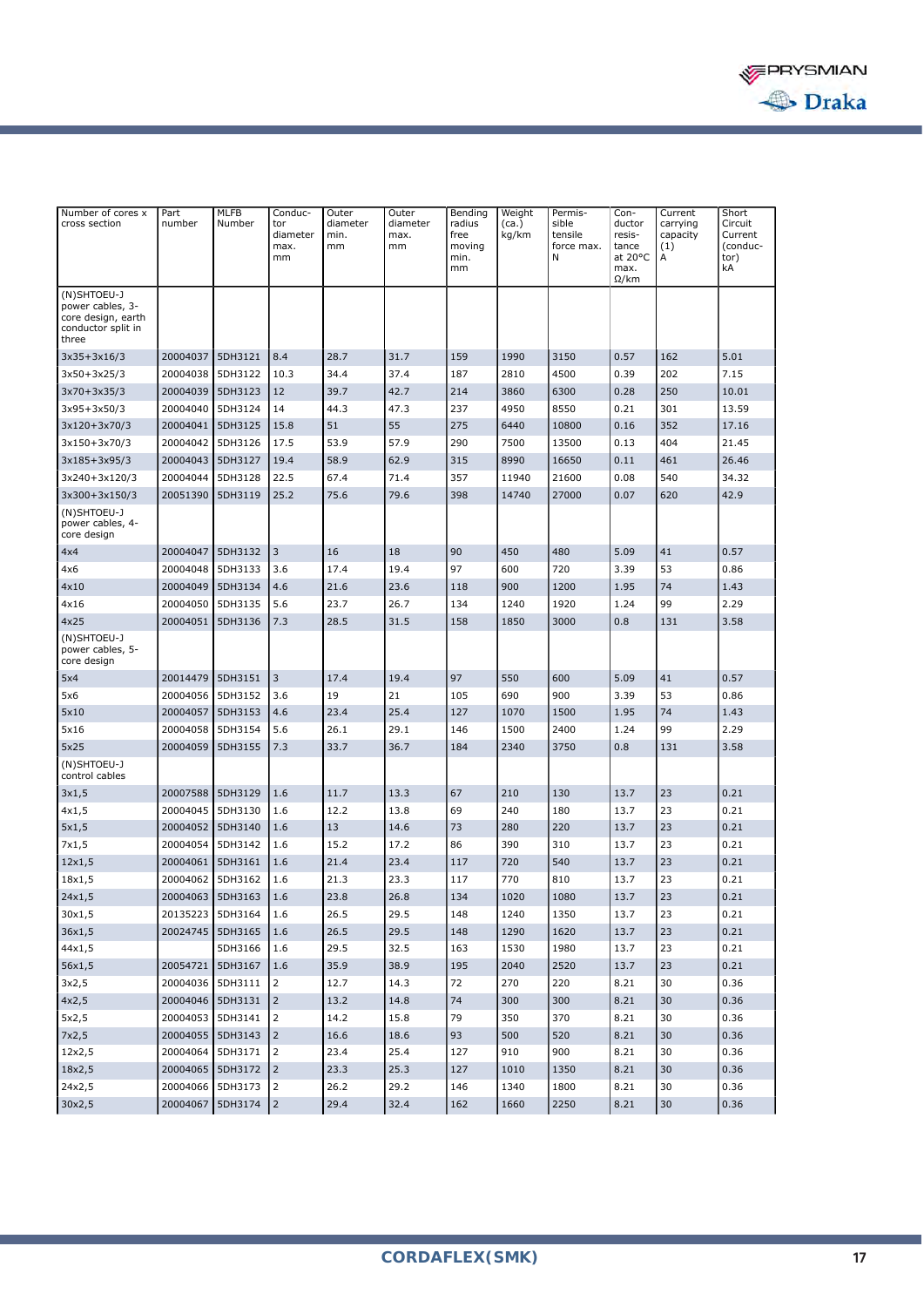

(1) Nominal current carrying capacity for rubber cables laid on a surface, at 30°C ambient temperature (see also VDE 0298-4, Table 15). Special designs upon request!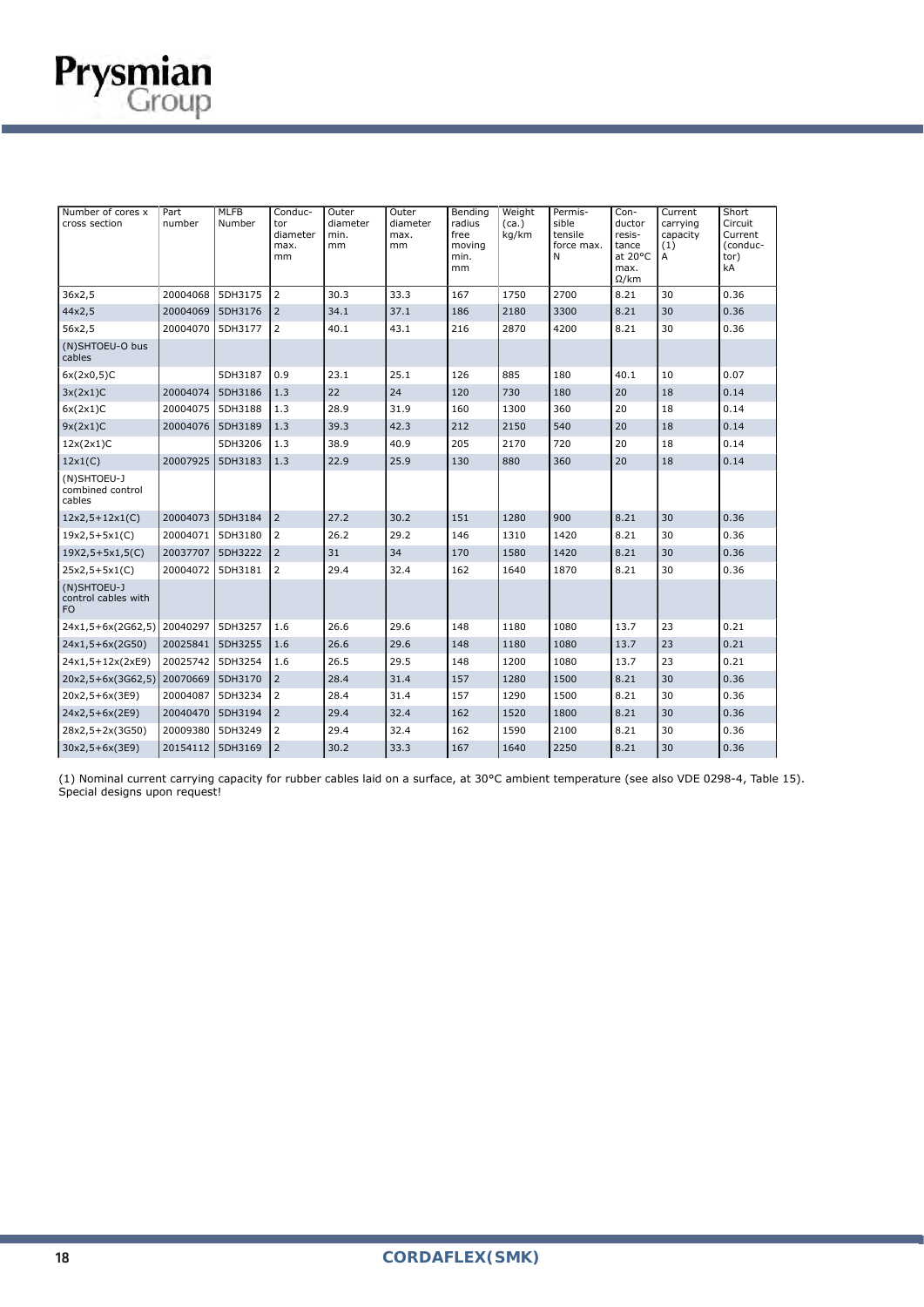

| <b>NOTES</b> |                          |
|--------------|--------------------------|
|              |                          |
|              |                          |
|              |                          |
|              |                          |
|              |                          |
|              |                          |
|              |                          |
|              |                          |
|              |                          |
|              |                          |
|              |                          |
|              |                          |
|              |                          |
|              |                          |
|              |                          |
|              |                          |
|              | $\overline{\phantom{0}}$ |
|              | -                        |
|              |                          |
|              |                          |
|              |                          |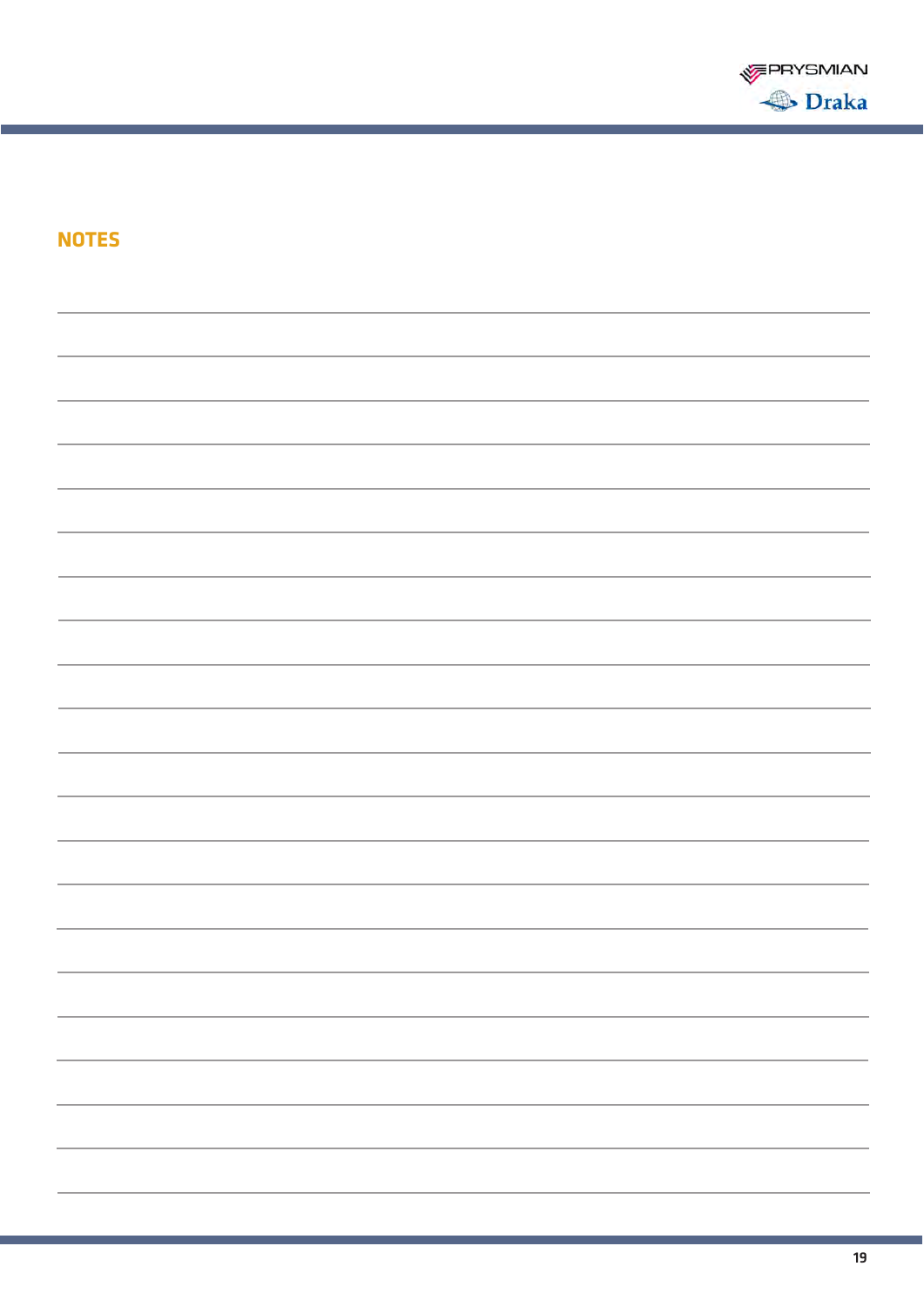### TOMMELT LLA PUR-HI DIZTITIUT **TROMMELFLEX PUR-HF D12Y11YU11Y**

Low voltage reeling cable PUR sheathed



#### Application

**Prysmian**<br>Group

Flexible low voltage reeling cable for application under high mechanical stresses.

| Global data<br><b>Brand</b><br>Type designation                                                                                                                                                                                                    | <b>TROMMELFLEX PUR-HF</b><br>D12Y11YU11Y-J/O                                                                                                                                                                                                                                                                                                                                                                                                                                                                                                            |
|----------------------------------------------------------------------------------------------------------------------------------------------------------------------------------------------------------------------------------------------------|---------------------------------------------------------------------------------------------------------------------------------------------------------------------------------------------------------------------------------------------------------------------------------------------------------------------------------------------------------------------------------------------------------------------------------------------------------------------------------------------------------------------------------------------------------|
| Design features<br>Conductor<br>Insulation<br>Core identification<br>Core arrangement<br>Inner sheath<br>Reinforcement<br>Outer sheath<br>Marking                                                                                                  | Plain copper, flexible class 5 acc. to DIN EN 60228 / DIN VDE 0295<br>Halogen free compound, based on polyester<br>Up to 5 cores: colored in accordance with DIN VDE 0293-308<br>From 6 cores: natural color with black numbers<br>Central textile carrier unit; cores twisted with short length of lay<br>Polyurethan, halogen free, flame retardant<br>Open braiding of support<br>Polyurethane, halogen free, flame retardant, opaque;<br>Colour: black<br>White imprint:<br>TROMMELFLEX PUR-HF-J/-O (number of cores) x (cross-section) (week/year) |
| <b>Electrical parameters</b><br>Rated voltage<br>Max. permissible operating voltage AC<br>Max. permissible operating voltage DC<br><b>AC Test Voltage</b><br>Current Carrying Capacity description                                                 | 0.6/1 kV (600/1000V)<br>$0.7/1.2$ kV<br>$0.9/1.8$ kV<br>4 kV (5 Min.)<br>Acc. to DIN VDE 0298-4                                                                                                                                                                                                                                                                                                                                                                                                                                                         |
| Chemical parameters<br>Resistance to fire<br>Water resistance                                                                                                                                                                                      | Similar to IEC 60332-1<br>The cables are suitable for permanent use in water (no drinking water) up to 50 meter diving<br>depth.                                                                                                                                                                                                                                                                                                                                                                                                                        |
| Thermal parameters<br>Max. permissible temperature at conductor<br>Max. short circuit temperature of the conductor 250 °C<br>Ambient temperature for fixed installation<br>Ambient temperature in fully flexible operation min -40 °C ; max +80 °C | 90 °C<br>min -50 °C; max +80 °C                                                                                                                                                                                                                                                                                                                                                                                                                                                                                                                         |
| Mechanical parameters<br>Max. tensile load on the conductor<br><b>Torsional stress</b><br>Min. bending radius<br>Travel speed                                                                                                                      | 25 N/mm <sup>2</sup><br>± 50 °/m<br>6 x D (Proved by flexing tests acc. to HD 22.2 part 3.1)<br>- Reeling operation: no restriction (for speed beyond 180 m/min please consult the<br>manufacturer);<br>- Festoon system: up to 180 m/min.                                                                                                                                                                                                                                                                                                              |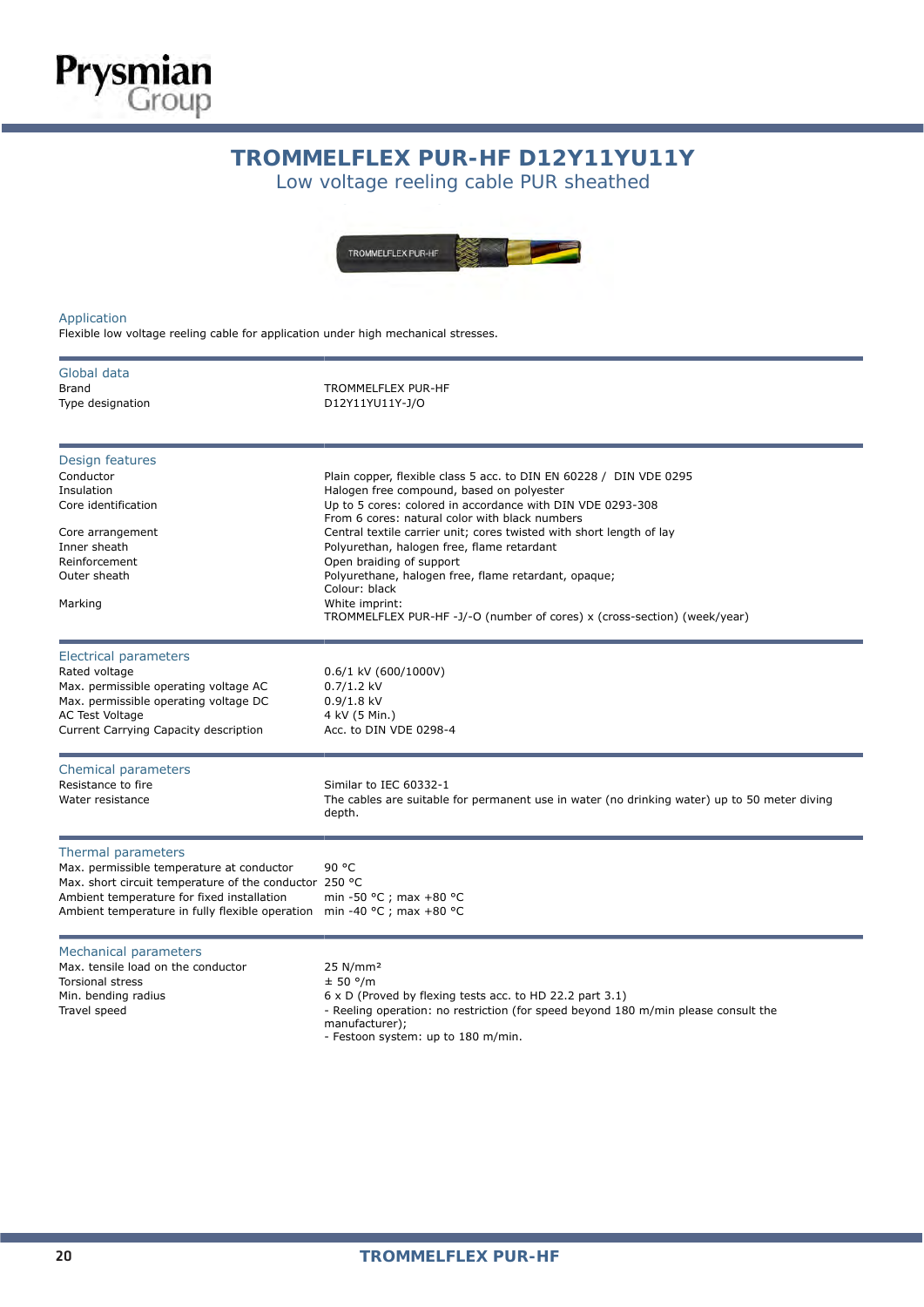

| Number of cores x<br>cross section                 | Part<br>number | Conduc-<br>tor<br>diameter<br>max.<br>mm | Outer<br>diameter<br>min.<br>mm | Outer<br>diameter<br>max.<br>mm | Bending<br>radius<br>free<br>movina<br>min.<br>mm | Weight<br>(ca.)<br>kg/km | Permis-<br>sible<br>tensile<br>force max.<br>N | Con-<br>ductor<br>resis-<br>tance<br>at 20°C<br>max.<br>$\Omega$ /km | Current<br>carrying<br>capacity<br>(1)<br>А | Short<br>Circuit<br>Current<br>(conduc-<br>tor)<br>kA |
|----------------------------------------------------|----------------|------------------------------------------|---------------------------------|---------------------------------|---------------------------------------------------|--------------------------|------------------------------------------------|----------------------------------------------------------------------|---------------------------------------------|-------------------------------------------------------|
| D12Y11YU11Y-J<br>Control cables                    |                |                                          |                                 |                                 |                                                   |                          |                                                |                                                                      |                                             |                                                       |
| 7x1,5                                              |                | 1.5                                      | 12                              | 13.2                            | 79                                                | 230                      | 260                                            | 13.3                                                                 | 23                                          | 0.21                                                  |
| 12x1,5                                             |                | 1.5                                      | 15.5                            | 16.7                            | 100                                               | 360                      | 450                                            | 13.3                                                                 | 23                                          | 0.21                                                  |
| 18x1,5                                             | 20165499       | 1.5                                      | 16.9                            | 18.1                            | 109                                               | 470                      | 670                                            | 13.3                                                                 | 23                                          | 0.21                                                  |
| 24x1,5                                             |                | 1.5                                      | 19                              | 20.2                            | 121                                               | 600                      | 900                                            | 13.3                                                                 | 23                                          | 0.21                                                  |
| 30x1,5                                             |                | 1.5                                      | 21.1                            | 22.5                            | 135                                               | 750                      | 1120                                           | 13.3                                                                 | 23                                          | 0.21                                                  |
| 7x2,5                                              |                | $\overline{2}$                           | 13.5                            | 14.7                            | 88                                                | 310                      | 430                                            | 7.98                                                                 | 30                                          | 0.36                                                  |
| 12x2,5                                             |                | $\overline{2}$                           | 18.9                            | 20.1                            | 121                                               | 550                      | 750                                            | 7.98                                                                 | 30                                          | 0.36                                                  |
| 18x2,5                                             |                | $\overline{2}$                           | 19.2                            | 20.4                            | 122                                               | 670                      | 1120                                           | 7.98                                                                 | 30                                          | 0.36                                                  |
| 24x2,5                                             | 20160534       | $\overline{2}$                           | 21.5                            | 22.9                            | 137                                               | 870                      | 1500                                           | 7.98                                                                 | 30                                          | 0.36                                                  |
| 30x2,5                                             |                | $\overline{2}$                           | 24.4                            | 26                              | 156                                               | 1090                     | 1870                                           | 7.98                                                                 | 30                                          | 0.36                                                  |
| 36x2,5                                             | 20140743       | $\overline{2}$                           | 27.4                            | 29                              | 174                                               | 1410                     | 2250                                           | 7.98                                                                 | 30                                          | 0.36                                                  |
| D12Y11YU11Y-J<br>power cables, four<br>core design |                |                                          |                                 |                                 |                                                   |                          |                                                |                                                                      |                                             |                                                       |
| 4x1,5                                              |                | 1.5                                      | 10                              | 11.2                            | 67                                                | 150                      | 150                                            | 13.3                                                                 | 23                                          | 0.21                                                  |
| 4x2,5                                              |                | $\overline{2}$                           | 11.1                            | 12.2                            | 74                                                | 200                      | 250                                            | 7.98                                                                 | 30                                          | 0.36                                                  |
| 4x4                                                |                | 2.5                                      | 12.3                            | 13.5                            | 81                                                | 280                      | 400                                            | 4.95                                                                 | 41                                          | 0.57                                                  |
| 4x6                                                | 20161503       | 3.1                                      | 14.1                            | 15.2                            | 92                                                | 370                      | 600                                            | 3.3                                                                  | 53                                          | 0.86                                                  |
| 4x10                                               |                | 4.1                                      | 17.4                            | 18.6                            | 112                                               | 600                      | 1000                                           | 1.91                                                                 | 74                                          | 1.43                                                  |
| 4x16                                               |                | 5.1                                      | 20                              | 21.4                            | 128                                               | 850                      | 1600                                           | 1.21                                                                 | 99                                          | 2.29                                                  |
| 4x25                                               | 20149378       | 6.2                                      | 23.5                            | 24.9                            | 149                                               | 1230                     | 2500                                           | 0.78                                                                 | 131                                         | 3.58                                                  |
| 4x35                                               | 20156715       | 7.8                                      | 28.5                            | 30.2                            | 181                                               | 1760                     | 3500                                           | 0.55                                                                 | 162                                         | 5.01                                                  |
| D12Y11YU11Y-J<br>power cables, five<br>core design |                |                                          |                                 |                                 |                                                   |                          |                                                |                                                                      |                                             |                                                       |
| 5x1,5                                              |                | 1.5                                      | 10.6                            | 11.7                            | 71                                                | 170                      | 180                                            | 13.3                                                                 | 23                                          | 0.21                                                  |
| 5x2,5                                              |                | $\overline{2}$                           | 11.8                            | 13                              | 78                                                | 230                      | 310                                            | 7.98                                                                 | 30                                          | 0.36                                                  |
| 5x4                                                |                | 2.5                                      | 13.3                            | 14.5                            | 87                                                | 330                      | 500                                            | 4.95                                                                 | 41                                          | 0.57                                                  |
| 5x6                                                |                | 3.1                                      | 16.4                            | 17.6                            | 106                                               | 480                      | 750                                            | 3.3                                                                  | 53                                          | 0.86                                                  |
| 5×10                                               |                | 4.1                                      | 18.7                            | 19.9                            | 119                                               | 720                      | 1250                                           | 1.91                                                                 | 74                                          | 1.43                                                  |
| 5x16                                               |                | 5.1                                      | 21.7                            | 23.0                            | 139                                               | 1030                     | 2000                                           | 1.21                                                                 | 99                                          | 2.29                                                  |
| 5x25                                               |                | 6.2                                      | 28.2                            | 29.8                            | 179                                               | 1500                     | 3120                                           | 0.78                                                                 | 131                                         | 3.58                                                  |
| 5x35                                               |                | 7.8                                      | 31                              | 33                              | 198                                               | 2140                     | 4370                                           | 0.55                                                                 | 162                                         | 5.01                                                  |

(1) Nominal current carrying capacity for rubber cables laid on a surface, at 30°C ambient temperature (see also VDE 0298-4, Table 15). For articles without part number the values shown are approximate, and need to be confirmed in case of order.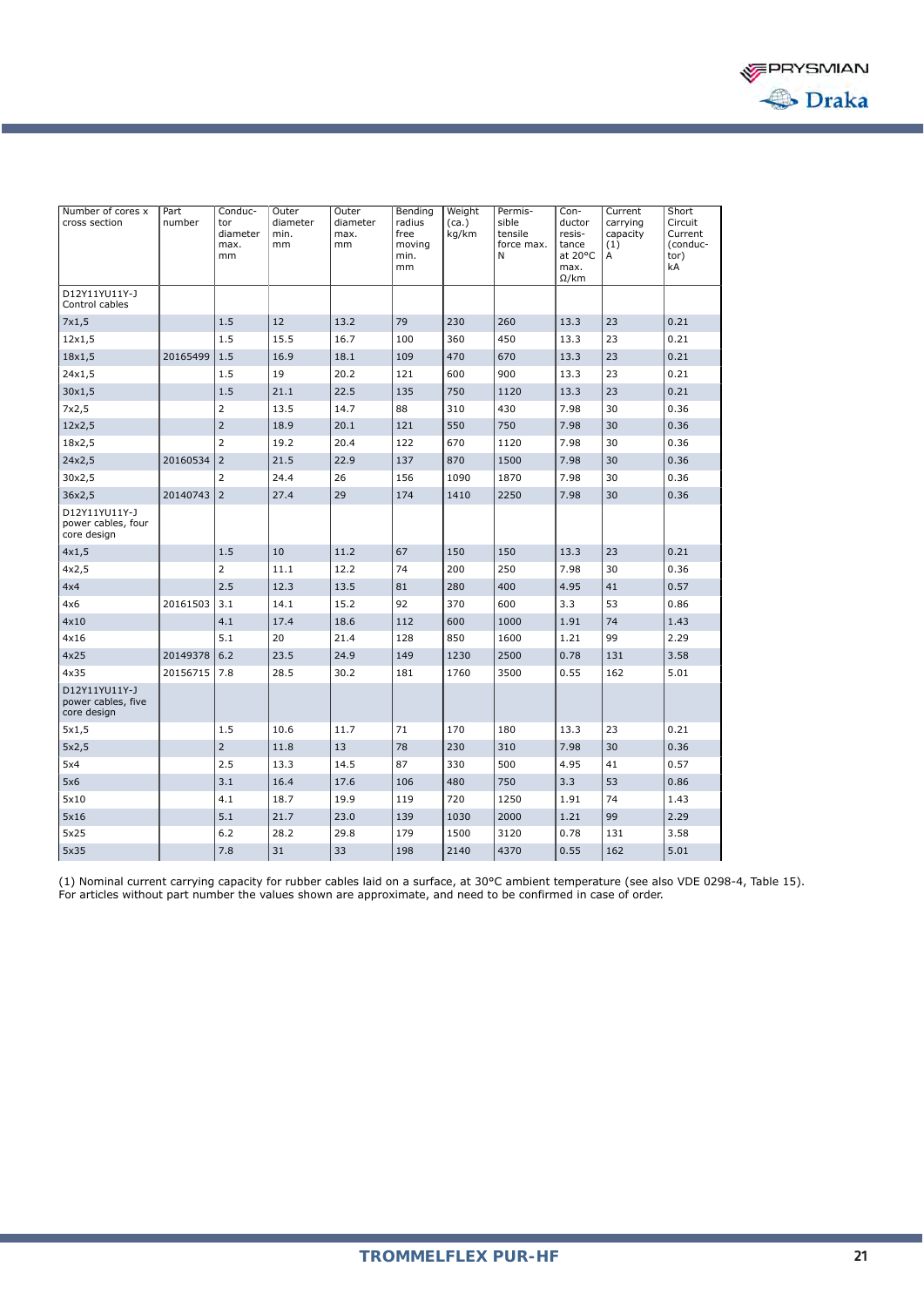# **TROMMELFLEX (K) NSHTOEU**

Low voltage reeling cable

TROMMELFLEX (K) NSHTOEU

### Application

**Prysmian**<br>Group

Flexible low voltage reeling cable for application under medium mechanical stresses.

| Global data<br><b>Brand</b><br>Type designation<br>Standard                                                                                                                                                                                        | TROMMELFLEX (K)<br><b>NSHTOEU</b><br>DIN VDE 0250-814                                                                                                                                                                                                                                                                                                      |
|----------------------------------------------------------------------------------------------------------------------------------------------------------------------------------------------------------------------------------------------------|------------------------------------------------------------------------------------------------------------------------------------------------------------------------------------------------------------------------------------------------------------------------------------------------------------------------------------------------------------|
| Design features<br>Conductor<br>Insulation<br>Core identification<br>Core arrangement                                                                                                                                                              | Tinned copper, flexible class 5 acc. to DIN EN 60228 / DIN VDE 0295<br>Rubber compound type 3GI3 acc. to DIN VDE 0207-20<br>Up to 5 cores: colored in accordance with DIN VDE 0293-308<br>From 6 cores: black with white numbers<br>Central filler, plastic or textile, if necessary covered with rubber. Cores twisted at short length of                 |
| Inner sheath<br>Reinforcement<br>Outer sheath<br>Marking                                                                                                                                                                                           | lay<br>Rubber compound type 5GM3 acc. to DIN VDE 0207-21<br>Wide-meshed polyester braid, embedded in the sheath<br>Extruded rubber compound type 5GM5 acc. to DIN VDE 0207-21. Abrasion and tear resistant, oil<br>and flame resistant;<br>Colour: black<br>White imprint:<br>NSHTOEU-J (number of cores) x (cross-section) TROMMELFLEX(K) (meter marking) |
| <b>Electrical parameters</b><br>Rated voltage<br>Max. permissible operating voltage AC<br>Max. permissible operating voltage DC<br><b>AC Test Voltage</b><br>Current Carrying Capacity description                                                 | 0.6/1 kV (600/1000V)<br>$0.7/1.2$ kV<br>$0.9/1.8$ kV<br>2.5 kV (5 Min.)<br>Acc. to DIN VDE 0298-4                                                                                                                                                                                                                                                          |
| Chemical parameters<br>Resistance to fire<br>Resistance to oil                                                                                                                                                                                     | Acc. to IEC 60332-1 (EN 50265-2-1)<br>Acc. to EN 60811-404<br>- ASTM No. 2: 24h at 100 °C                                                                                                                                                                                                                                                                  |
| Thermal parameters<br>Max. permissible temperature at conductor<br>Max. short circuit temperature of the conductor 250 °C<br>Ambient temperature for fixed installation<br>Ambient temperature in fully flexible operation min -25 °C ; max +80 °C | 90 °C<br>min -40 °C ; max +80 °C                                                                                                                                                                                                                                                                                                                           |
| Mechanical parameters<br>Max, tensile load on the conductor<br><b>Torsional stress</b><br>Min. bending radius<br>Travel speed                                                                                                                      | 15 N/mm <sup>2</sup><br>± 50 °/m<br>Acc. to DIN VDE 0298 part 3<br>- Reeling operation: up to 120 m/min                                                                                                                                                                                                                                                    |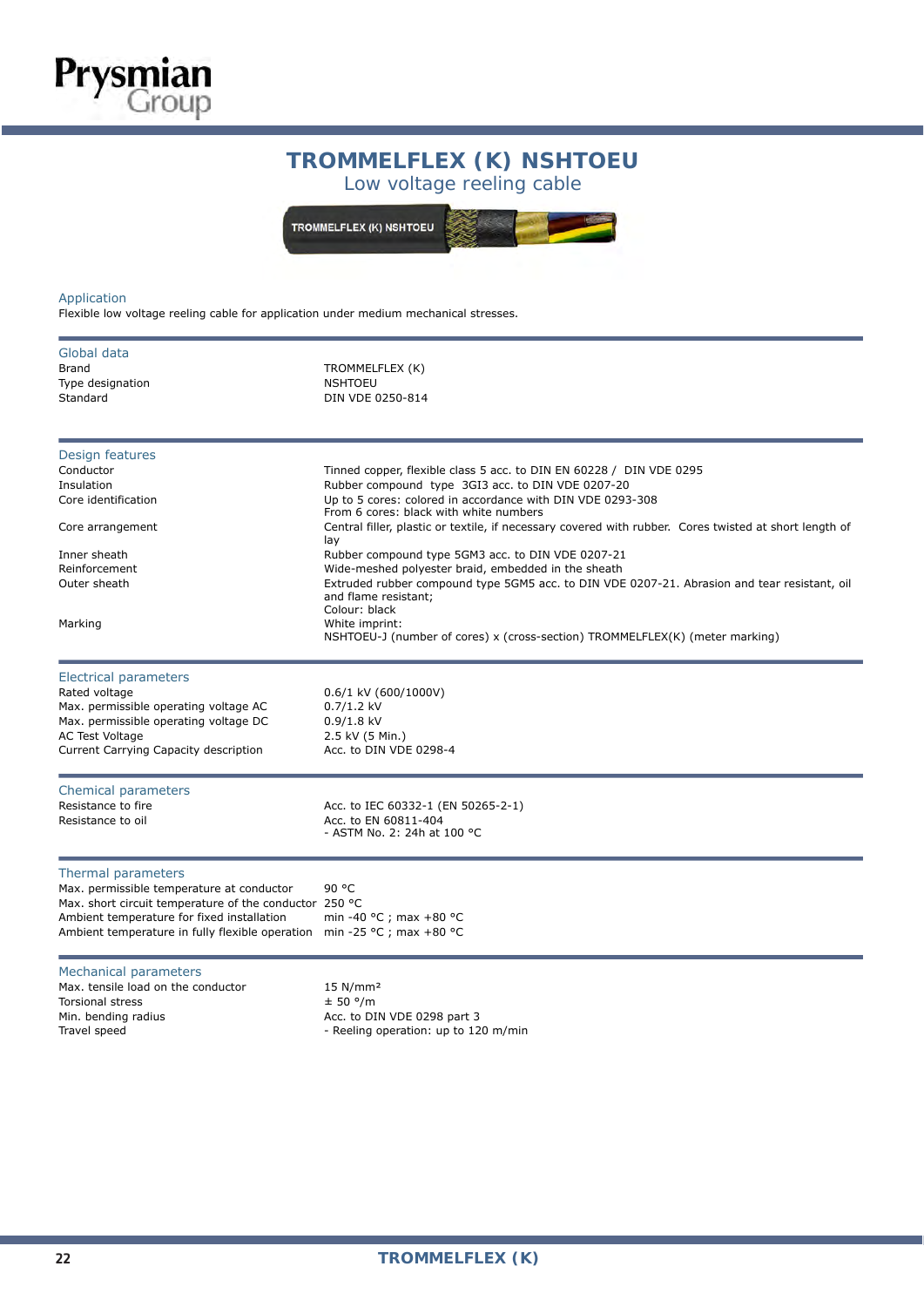

| Number of cores x<br>cross section              | Part<br>number | Conduc-<br>tor<br>diameter<br>max.<br>mm | Outer<br>diameter<br>min.<br>mm | Outer<br>diameter<br>max.<br>mm | Bending<br>radius<br>free<br>moving<br>min.<br>mm | Weight<br>(ca.)<br>kg/km | Permis-<br>sible<br>tensile<br>force max.<br>N | Con-<br>ductor<br>resis-<br>tance<br>at 20°C<br>max.<br>$\Omega$ /km | Current<br>carrying<br>capacity<br>(1)<br>А | Short<br>Circuit<br>Current<br>(conduc-<br>tor)<br>kA |
|-------------------------------------------------|----------------|------------------------------------------|---------------------------------|---------------------------------|---------------------------------------------------|--------------------------|------------------------------------------------|----------------------------------------------------------------------|---------------------------------------------|-------------------------------------------------------|
| NSHTOEU-J Control<br>cables                     |                |                                          |                                 |                                 |                                                   |                          |                                                |                                                                      |                                             |                                                       |
| 7x1,5                                           |                | 1.5                                      | 16.2                            | 17.5                            | 105                                               | 380                      | 158                                            | 13.7                                                                 | 23                                          | 0.18                                                  |
| 12x1,5                                          |                | 1.5                                      | 20                              | 21.4                            | 128                                               | 550                      | 270                                            | 13.7                                                                 | 23                                          | 0.18                                                  |
| 18x1,5                                          |                | 1.5                                      | 22.4                            | 23.8                            | 143                                               | 730                      | 405                                            | 13.7                                                                 | 23                                          | 0.18                                                  |
| 24x1,5                                          |                | 1.5                                      | 25.4                            | 27                              | 162                                               | 950                      | 540                                            | 13.7                                                                 | 23                                          | 0.18                                                  |
| 30x1,5                                          |                | 1.5                                      | 27.8                            | 29.4                            | 176                                               | 1140                     | 675                                            | 13.7                                                                 | 23                                          | 0.18                                                  |
| 42x1,5                                          |                | 1.5                                      | 33.3                            | 35.3                            | 212                                               | 1560                     | 945                                            | 13.7                                                                 | 23                                          | 0.18                                                  |
| 7x2,5                                           |                | $\overline{2}$                           | 18.5                            | 19.7                            | 118                                               | 510                      | 263                                            | 8.21                                                                 | 30                                          | 0.31                                                  |
| 12x2,5                                          |                | $\overline{2}$                           | 22.7                            | 24.0                            | 145                                               | 740                      | 450                                            | 8.21                                                                 | 30                                          | 0.31                                                  |
| 18x2,5                                          | 20162064       | 2                                        | 25.8                            | 27.4                            | 164                                               | 1020                     | 675                                            | 8.21                                                                 | 30                                          | 0.31                                                  |
| 24x2,5                                          |                | 2                                        | 30.1                            | 32.1                            | 193                                               | 1410                     | 900                                            | 8.21                                                                 | 30                                          | 0.31                                                  |
| 30x2,5                                          |                | $\overline{2}$                           | 31.9                            | 33.9                            | 203                                               | 1570                     | 1125                                           | 8.21                                                                 | 30                                          | 0.31                                                  |
| NSHTOEU-J power<br>cables, three core<br>design |                |                                          |                                 |                                 |                                                   |                          |                                                |                                                                      |                                             |                                                       |
| $3x50+3x25/3$                                   |                | 9.6                                      | 41                              | 45                              | 270                                               | 2850                     | 2250                                           | 0.39                                                                 | 202                                         | 6.1                                                   |
| 3x70+3x35/3                                     |                | 11.1                                     | 43                              | 47                              | 282                                               | 3860                     | 3150                                           | 0.28                                                                 | 250                                         | 8.54                                                  |
| $3x95+3x50/3$                                   |                | 12.6                                     | 48                              | 52                              | 312                                               | 4720                     | 4275                                           | 0.21                                                                 | 301                                         | 11.59                                                 |
| 3x120+3x70/3                                    |                | 13.7                                     | 50.5                            | 55.5                            | 333                                               | 5820                     | 5400                                           | 0.16                                                                 | 352                                         | 14.64                                                 |
| 3x150+3x70/3                                    |                | 16                                       | 57                              | 62                              | 372                                               | 6535                     | 6750                                           | 0.13                                                                 | 404                                         | 18.3                                                  |
| 3x185+3x95/3                                    |                | 17.7                                     | 63                              | 68                              | 408                                               | 8890                     | 8325                                           | 0.11                                                                 | 461                                         | 22.57                                                 |
| 3x240+3x95/3                                    |                | 20.2                                     | 71                              | 76                              | 456                                               | 12040                    | 10800                                          | 0.08                                                                 | 540                                         | 29.28                                                 |
| NSHTOEU-J power<br>cables, four core<br>design  |                |                                          |                                 |                                 |                                                   |                          |                                                |                                                                      |                                             |                                                       |
| 4x1,5                                           |                | 1.5                                      | 12.2                            | 13.4                            | 80                                                | 210                      | 90                                             | 13.7                                                                 | 23                                          | 0.18                                                  |
| 4x2,5                                           |                | $\overline{2}$                           | 15.3                            | 16.5                            | 99                                                | 320                      | 150                                            | 8.21                                                                 | 30                                          | 0.31                                                  |
| 4x4                                             |                | 2.5                                      | 17.0                            | 18.3                            | 110                                               | 430                      | 240                                            | 5.09                                                                 | 41                                          | 0.49                                                  |
| 4x6                                             |                | 3                                        | 18.4                            | 19.6                            | 118                                               | 530                      | 360                                            | 3.39                                                                 | 53                                          | 0.73                                                  |
| 4x10                                            |                | 4.1                                      | 22.8                            | 24.2                            | 145                                               | 840                      | 600                                            | 1.95                                                                 | 74                                          | 1.22                                                  |
| 4x16                                            |                | 5.7                                      | 27.5                            | 29.1                            | 175                                               | 1190                     | 960                                            | 1.24                                                                 | 99                                          | 1.95                                                  |
| 4x25                                            |                | 7.2                                      | 33.5                            | 35.5                            | 213                                               | 1940                     | 1500                                           | 0.8                                                                  | 131                                         | 3.05                                                  |
| 4x35                                            |                | 8.2                                      | 35.9                            | 38.3                            | 230                                               | 2220                     | 2100                                           | 0.57                                                                 | 162                                         | 4.27                                                  |
| NSHTOEU-J power<br>cables, five core<br>design  |                |                                          |                                 |                                 |                                                   |                          |                                                |                                                                      |                                             |                                                       |
| 5x1,5                                           |                | 1.5                                      | 13.4                            | 14.6                            | 88                                                | 250                      | 113                                            | 13.7                                                                 | 23                                          | 0.18                                                  |
| 5x2,5                                           | 20160147 2     |                                          | 16.2                            | 17.5                            | 105                                               | 380                      | 188                                            | 8.21                                                                 | 30                                          | 0.31                                                  |
| 5x4                                             |                | 2.5                                      | 18.2                            | 19.5                            | 117                                               | 490                      | 300                                            | 5.09                                                                 | 41                                          | 0.49                                                  |
| 5x6                                             |                | $\overline{3}$                           | 20.4                            | 21.8                            | 131                                               | 650                      | 450                                            | 3.39                                                                 | 53                                          | 0.73                                                  |
| 5x10                                            |                | 4.1                                      | 24.4                            | 26                              | 156                                               | 1190                     | 750                                            | 1.95                                                                 | 74                                          | 1.22                                                  |
| 5x16                                            |                | 5.7                                      | 29.4                            | 31.4                            | 188                                               | 1460                     | 1200                                           | 1.24                                                                 | 99                                          | 1.95                                                  |
| 5x25                                            |                | 7.2                                      | 36                              | 38.4                            | 230                                               | 2130                     | 1875                                           | 0.8                                                                  | 131                                         | 3.05                                                  |
| 5x35                                            |                | 8.2                                      | 40.1                            | 42.6                            | 256                                               | 2810                     | 2625                                           | 0.57                                                                 | 162                                         | 4.27                                                  |

(1) Nominal current carrying capacity for rubber cables laid on a surface, at 30°C ambient temperature (see also VDE 0298-4, Table 15). For articles without part number the values shown are approximate, and need to be confirmed in case of order.